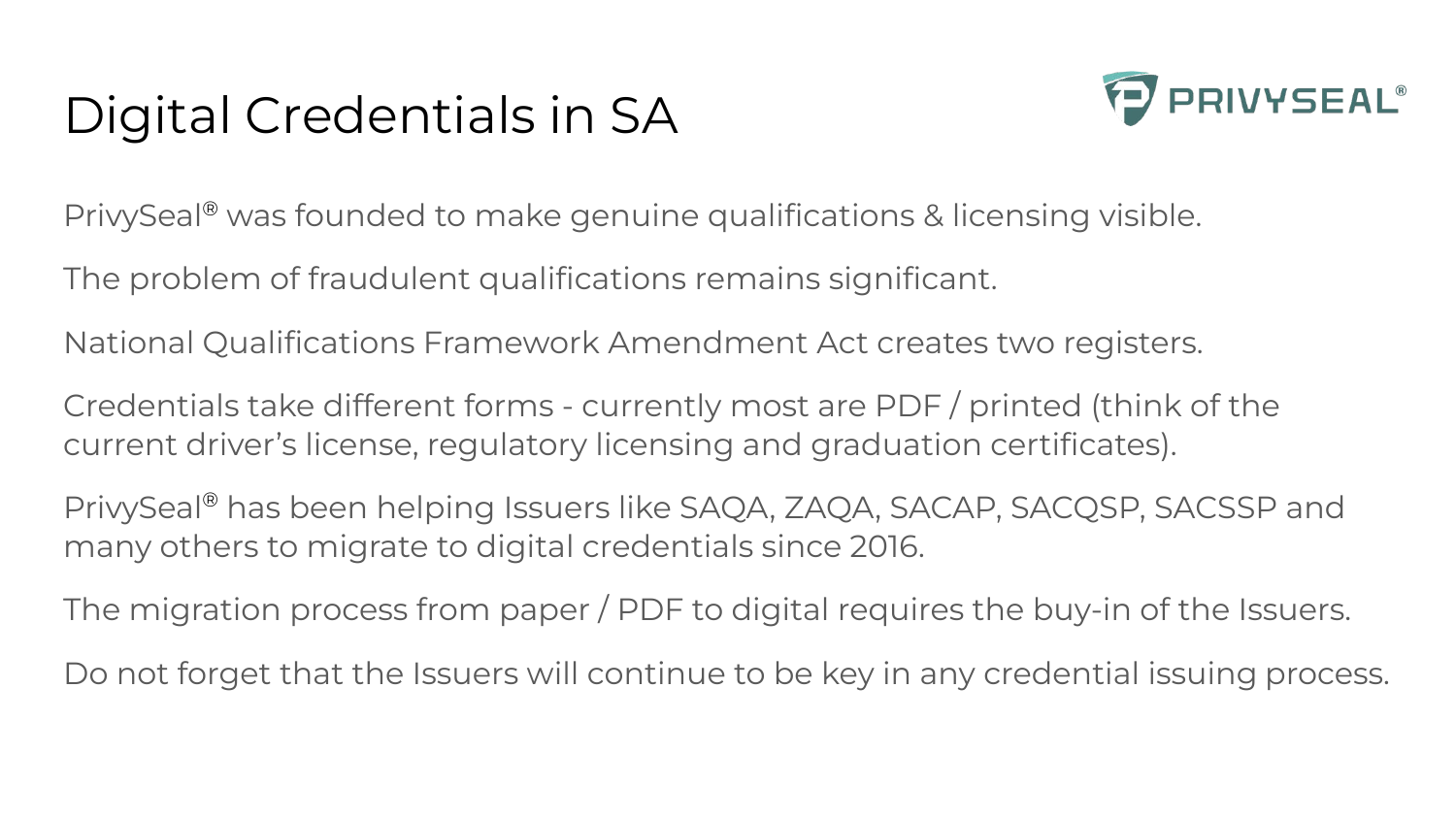# Digital credentials



Making credentials visible is important for many reasons.

**Scan** the QR code on the example PrivySeal<sup>®</sup> (micro-credential) to access the encrypted digital certificate (credential).

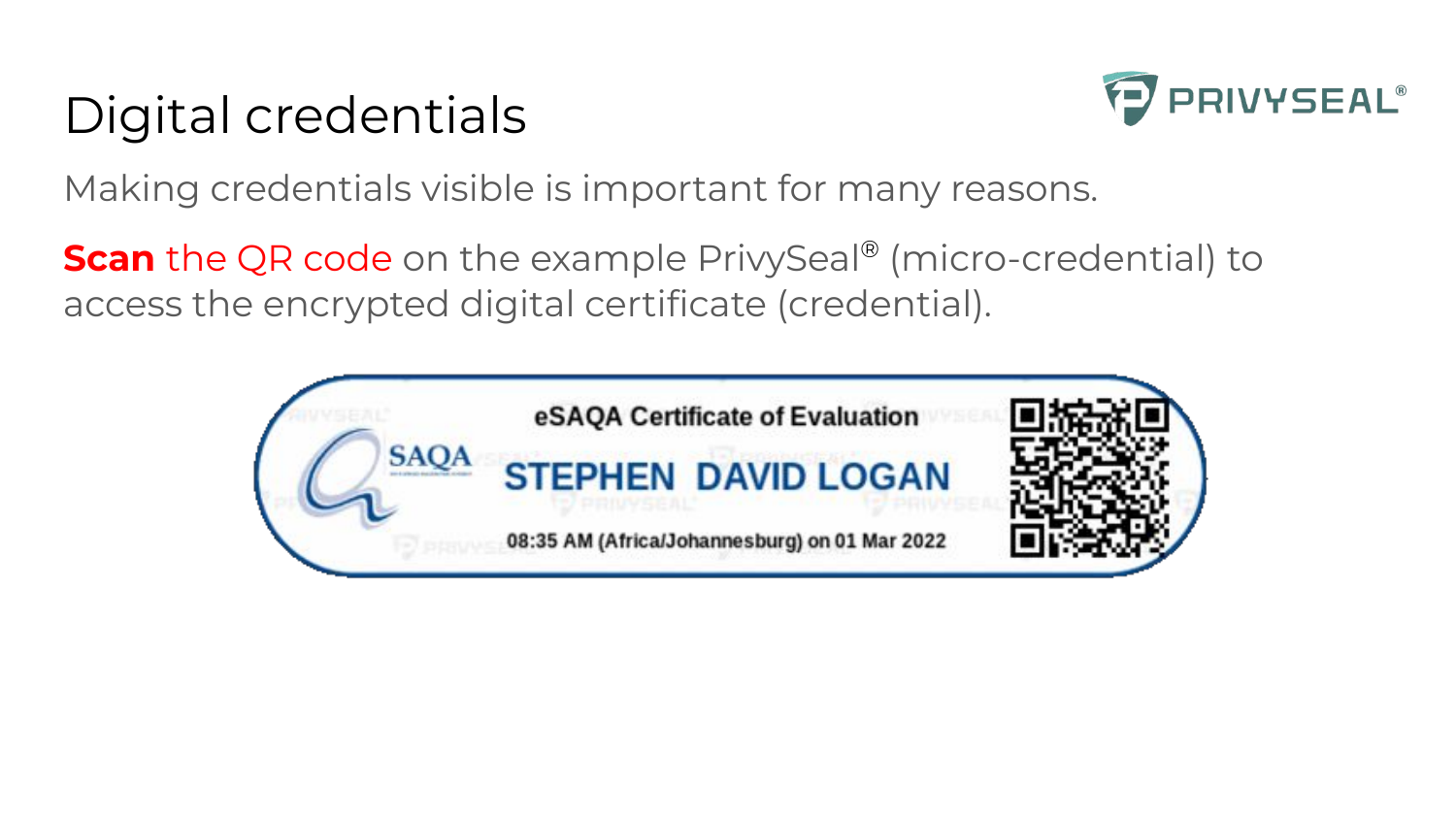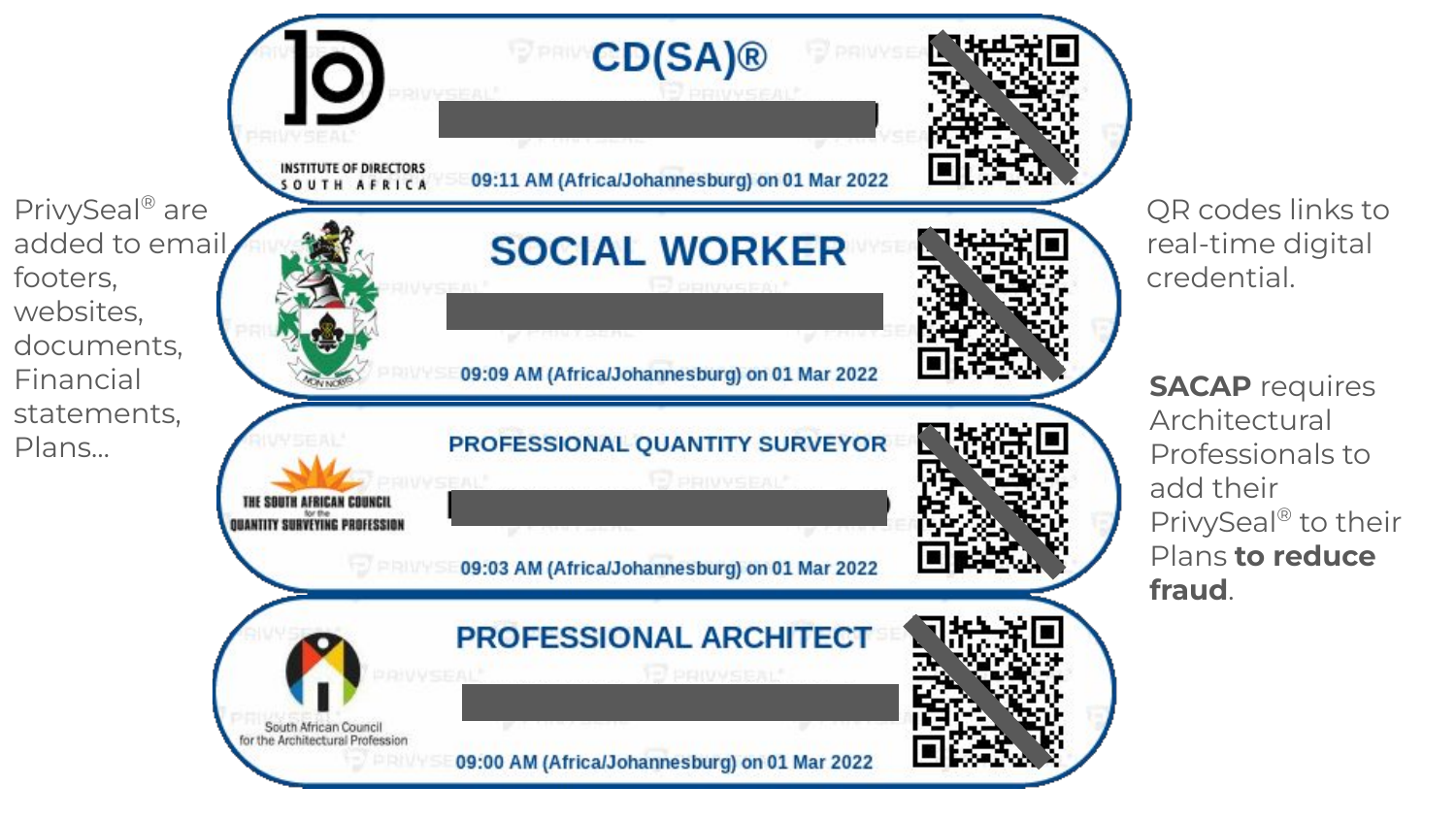#### Real-time credentialing - confirming genuine qualifications & licensing

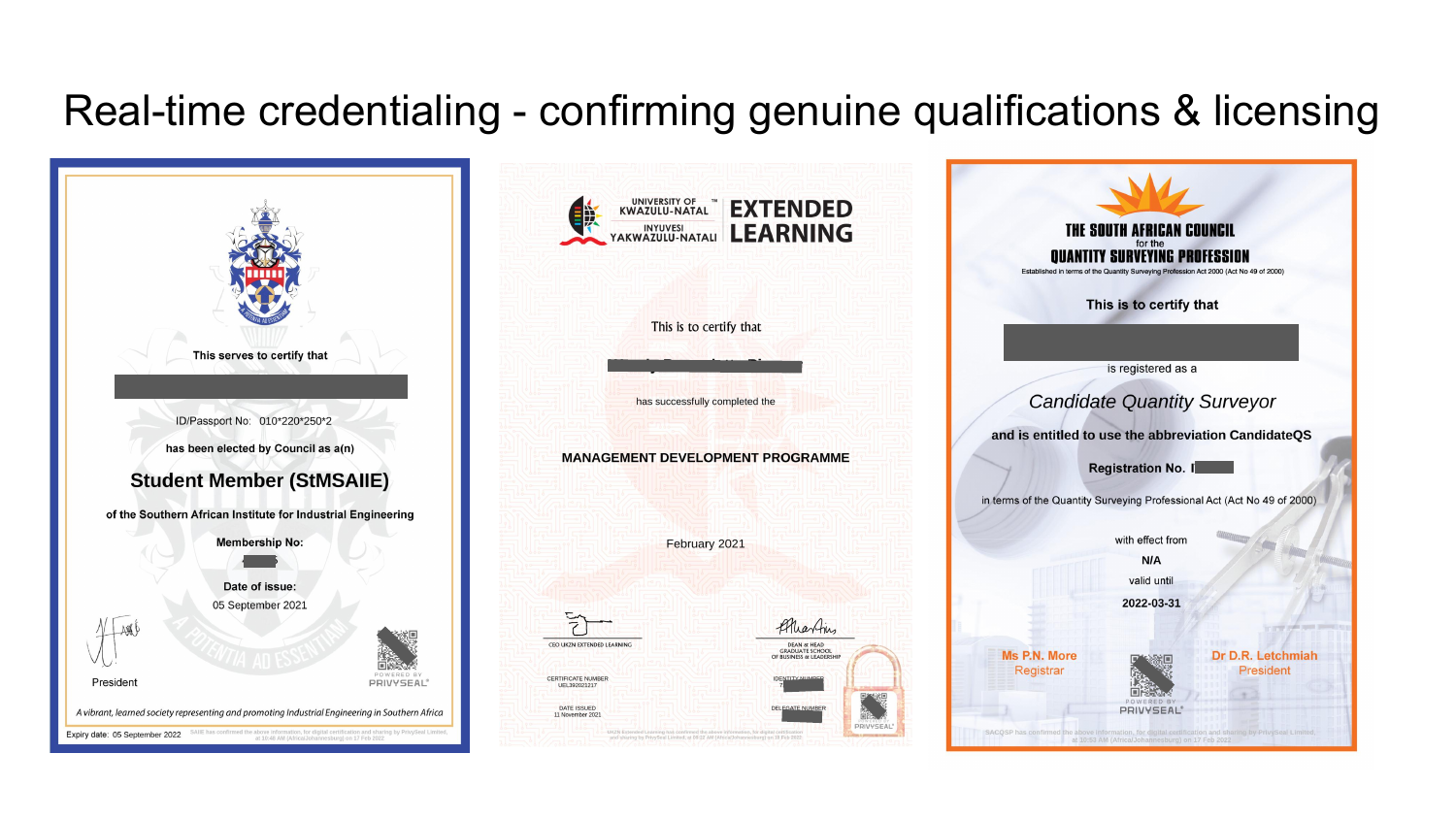### Issuer buy-in



Issuers must be able to trust that their data is not going to be compromised and that they will be able to securely update or even revoke the digital credential.

Currently PrivySeal® clients control their data centrally and the credentials change in real-time as they update their records. This gives Issuers comfort as their control over the credential is increased.

Further tightening controls by using cryptographic keys, allows the Issuer to trust a new de-centralised architecture, where the cryptography potentially "underwrites" the risk of fraud.

Data Interoperability builds confidence (PrivySeal® suggests open standards such as JSON).

Data Privacy can further reassure the Issuer that the new credentials will not be abused.

Issuers of such a cryptographic credentials may agree to using a decentralised infrastructure where they do not have the same degree of control.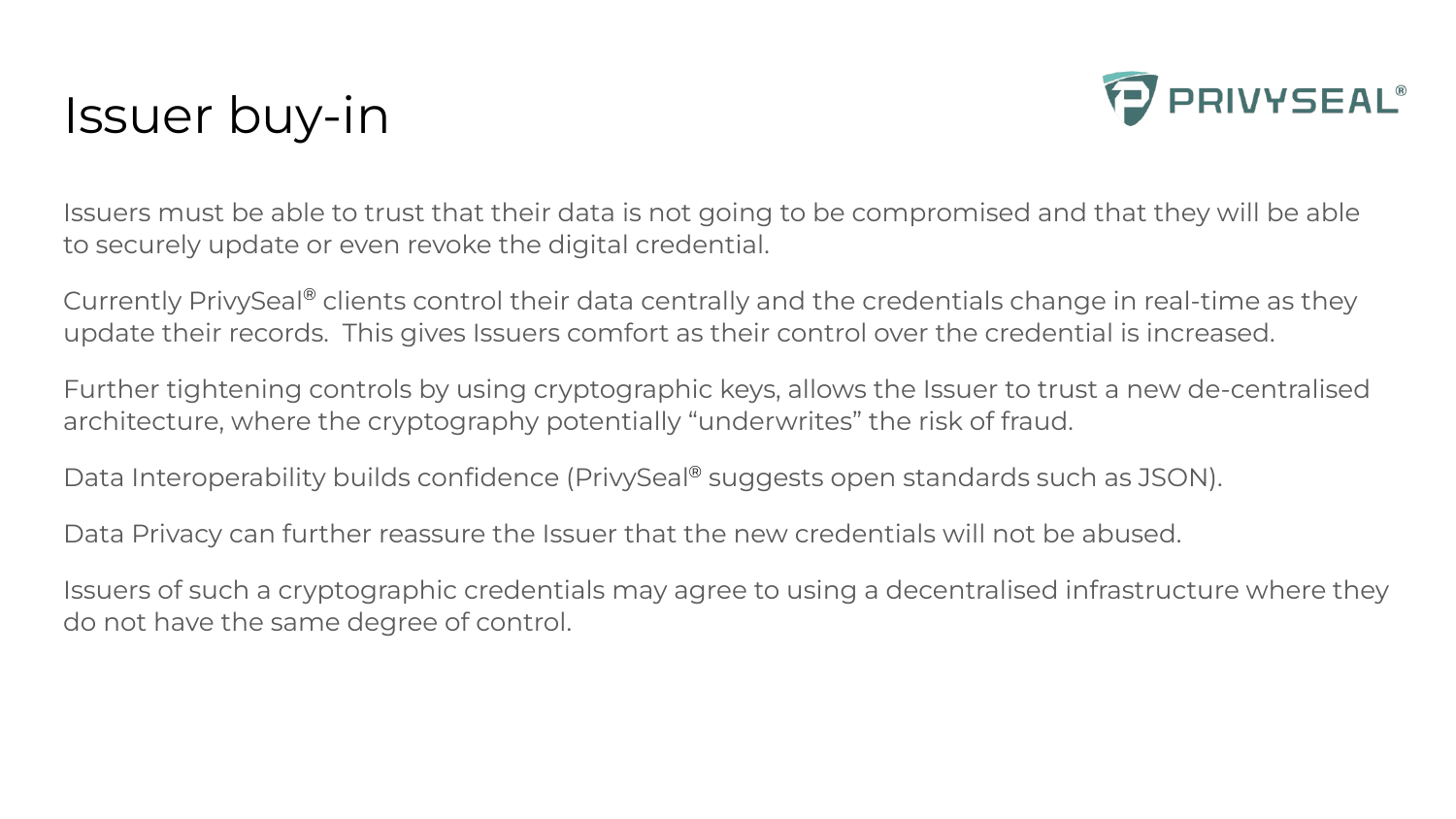# Data interoperability learnings



- $\triangleright$  Beware bespoke (platform specific) data schemas.
- ➢ Consider using the tried and tested JSON open standard (ISO/IEC 21778:2017).
- ➢ Use APIs to collect data & avoid having to parse data (f/n=firstname..).
- $\triangleright$  Beware IT protocols that are contested.